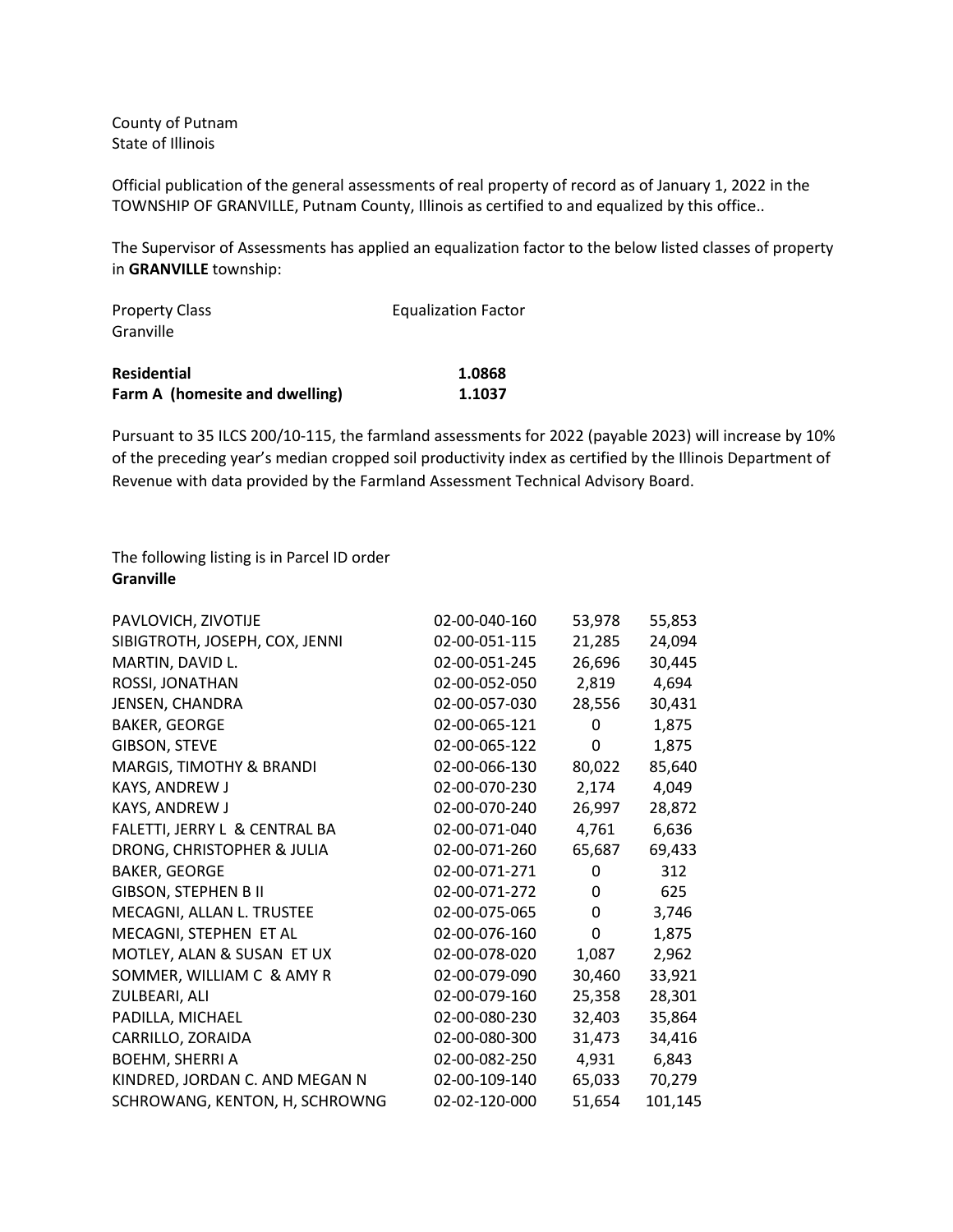| MARK DEVELOPMENT CORPORATION,  | 02-03-240-000 | 0       | 8,691   |
|--------------------------------|---------------|---------|---------|
| MENNIE RESIDUARY TRUST, HUBERT | 02-06-203-000 | 164,308 | 207,566 |
| LILES, NORMAN C JR             | 02-07-201-000 | 64,060  | 74,142  |
| <b>SILVERSPOON PORK FARM</b>   | 02-11-072-000 | 13,085  | 13,231  |
| <b>SONS, MARGUERITE</b>        | 02-11-181-020 | 18,902  | 48,102  |
| IMMEL, JUSTIN H                | 02-12-201-000 | 77,013  | 81,081  |
| TINA MOEWS, LLC                | 02-13-040-000 | 38,570  | 64,067  |
| <b>MOEWS SEED COMPANY</b>      | 02-13-150-000 | 88,143  | 101,577 |
| SCHROWANG, TRUSTEE, LLOYD F.   | 02-15-071-000 | 61,920  | 207,867 |
| HAUN, LUCAS J. AND KAYLEE E.   | 02-24-231-010 | 77,439  | 83,747  |
| KETTMAN, CRAIG ET AL           | 02-24-231-020 | 0       | 1,795   |
| KETTMAN, CRAIG ET AL           | 02-24-231-030 | 0       | 238     |
| KAMPS PUTNAM FARM LLC, BERNARD | 02-27-276-000 | 0       | 1,920   |
| <b>BELL, DAVID S</b>           | 02-27-277-000 | 0       | 475     |
| ZEMAN, KELTON                  | 02-29-032-000 | 131,851 | 134,357 |
| MORIARTY, RAYMOND A            | 02-29-112-000 | 21,291  | 21,452  |
| KLINEFELTER, MATTHEW           | 02-30-119-000 | 0       | 19,198  |

## NOTICE TO TAXPAYERS

All property in Putnam County, other than farmland and coal, are assessed at 33.33% of the fair market value. Your property is to be assessed at the above listed median level of assessment for the assessment district. You may check the accuracy of your assessment by dividing your assessment by the median level of assessment. (33.33%) The resulting value should equal the estimated fair cash value of your property. If the resulting value is greater than the estimated fair cash value of your property, you may be over-assessed. If the resulting value is less than the estimated fair cash value of your property, you may be under-assessed. Your assessment, less exemptions will be used to determine your 2021 payable 2022 property tax bill. For example: Take your equalized assessed value, subtract any exemptions to determine your net taxable assessed value. Take that number times the most current tax rate to get an estimated amount of your property tax bill.

Taxpayers who consider their property incorrectly assessed need to contact the Supervisor of Assessments at 815-925-7238 to discuss their property. If you are not satisfied with the result, you may file an assessment complaint with the Putnam County Board of Review by June 30, 2022, at 4:00 p.m.

## YOU MUST FILE AN ASSESSMENT COMPLAINT WITH THE BOARD OF REVIEW TO PRESERVE YOUR RIGHT TO AN APPEAL.

All assessment complaints filed with the Board of Review must be in writing using the forms provided by the board. Assessment complaint forms and instructions can be acquired from the Putnam County Supervisor of Assessments office in the Putnam County Courthouse at 120 N. 4<sup>th</sup> Street, Hennepin, IL. or downloaded and printed on line at co.putnam.il.us. If you have questions about filing a complaint, you may contact the Assessor's office at 815-925-7238.

**You may be eligible for one or more of the following homestead exemptions if the property is your primary residence, you are liable for paying the property taxes, and in some instances, meet additional qualifications.**